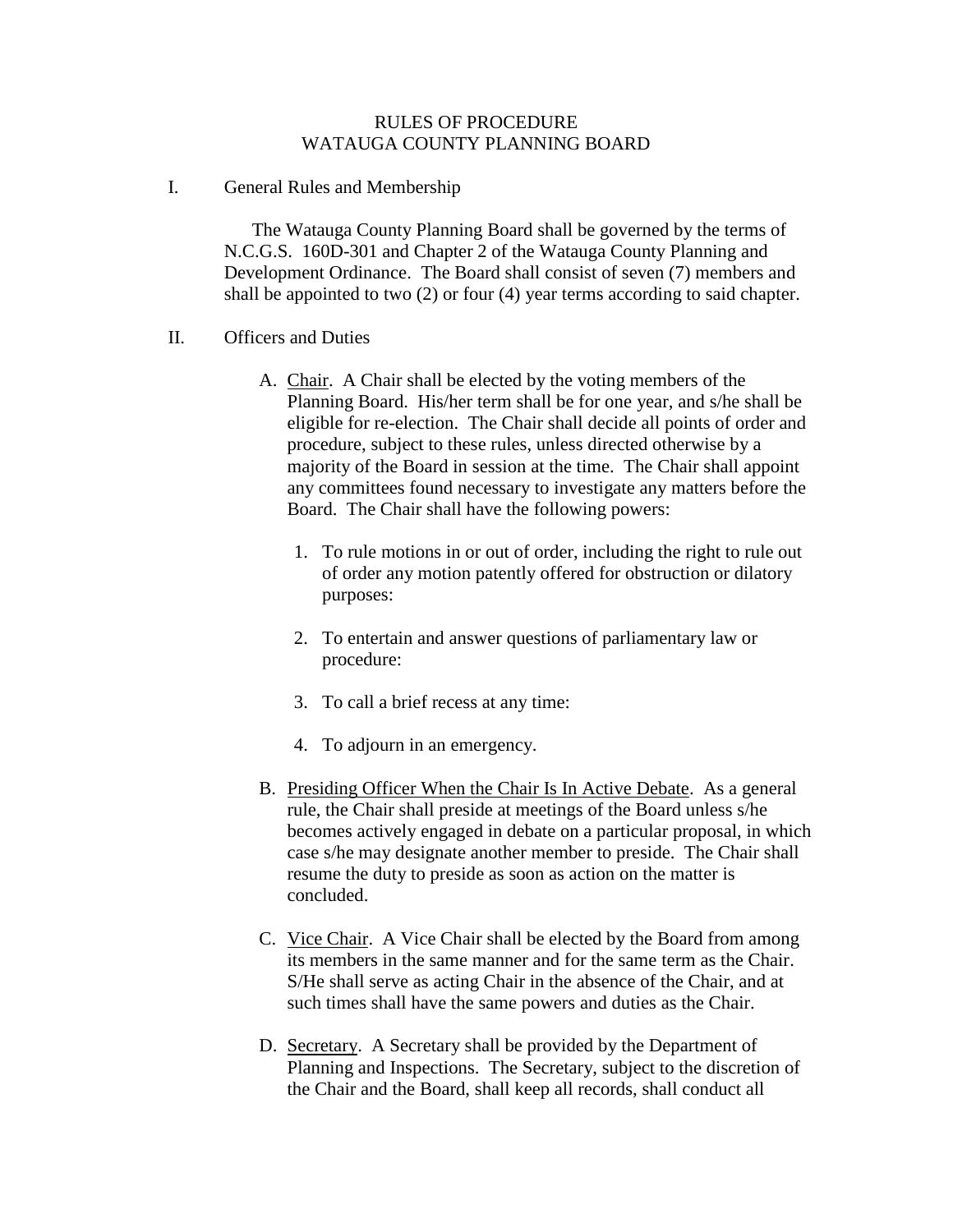correspondence of the Board, and shall generally supervise the clerical work of the Board. The Secretary shall keep the minutes of every meeting of the Board, which minutes shall be a public record. The minutes shall show the record of all important facts pertaining to each meeting and hearing, every resolution acted upon by the Board, and all votes of Board members upon any resolution or upon the final determination of any question, indicating the names of members absent or failing to vote.

#### III. Meetings

- A. Regular Meetings. Regular meetings of the Board shall be held on the 3rd Monday of each month in the County Administration Building at a time to be determined by action of the Planning Board.
- B. Special Meetings. Special meetings of the Board may be called at any time by the Chair. At least forty eight (48) hours' notice of the time and place of special meetings shall be given, by the Secretary or by the Chair, to each member of the Board; provided that this requirement may be waived by action of a majority of all the members.
- C. Cancellation of Meetings. Whenever there is no business for the Board, the Chair or staff may dispense with a regular meeting by giving notice to all the members not less than twenty-four (24) hours prior to the time set for the meeting.
- D. Quorum. A quorum shall consist of four (4) members of the Board.
- E. Agenda. The Planning Department staff and Inspections shall prepare the agenda for the meeting. A request to have an item of business placed on the agenda must be received at least ten (10) working days before the meeting or as specified in applicable ordinances of Watauga County.

The agenda shall include, for each item of business placed on it, as much background information on the subject as is available and feasible to reproduce. A copy of all proposed ordinances shall be attached to the agenda. A copy of the agenda and attached materials shall be available for public inspection as soon as they are completed. Each Board member shall receive a copy of the agenda in advance of the meeting.

The Board may, by majority vote, add an item that is not on the agenda, however, this is discouraged unless necessary.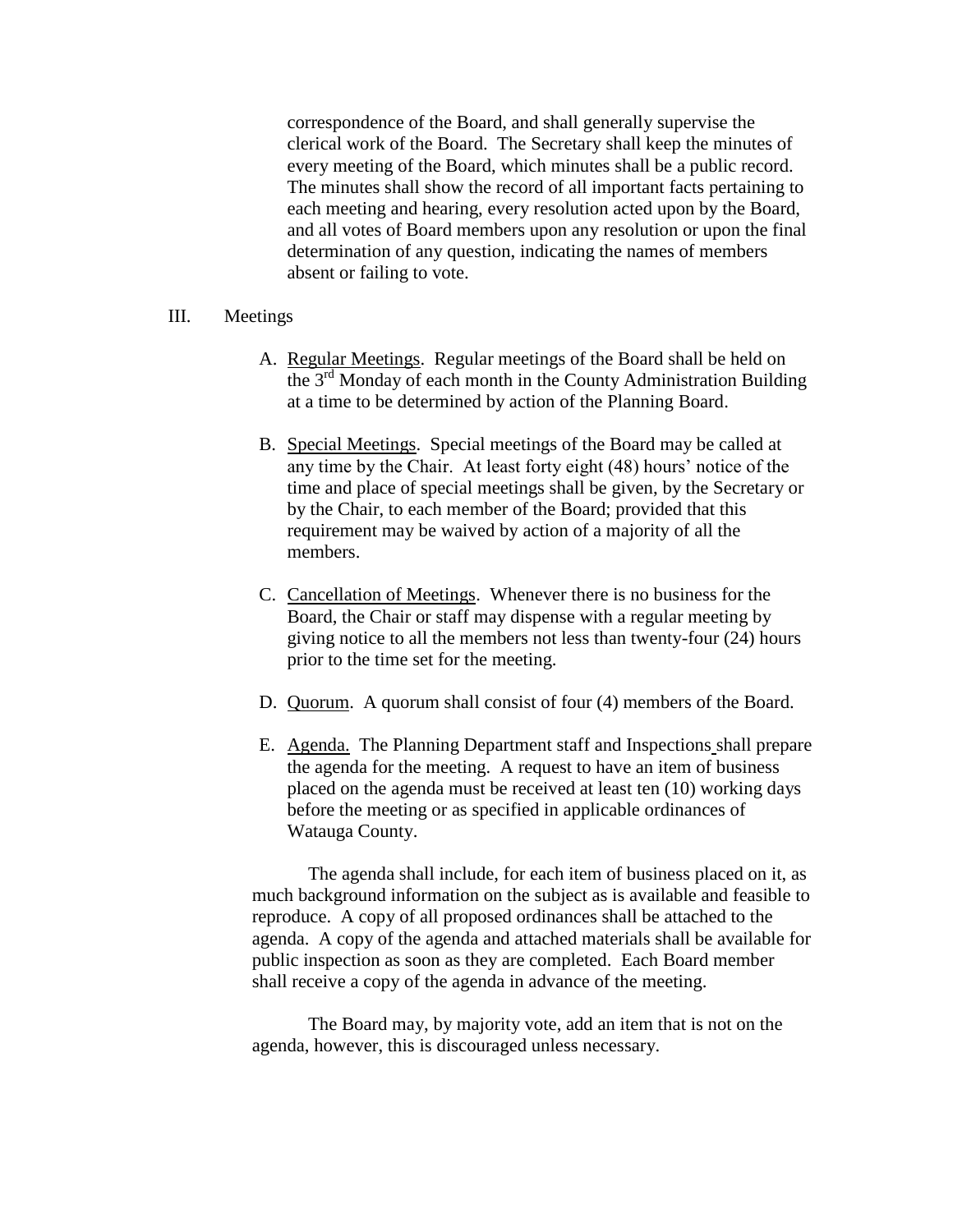- F. Order of Business. Items shall be placed on the agenda according to the "Order of Business." The Order of Business for each regular meeting shall be as follows:
	- 1. Call to order (quorum required).
	- 2. Approval of the minutes.
	- 3. Discussion/adjustment of agenda.
	- 4. Public hearing if held at a regular meeting.
	- 5. Administrative reports.
	- 6. Committee reports.
	- 7. Unfinished business.
	- 8. New business.
	- 9. Informal discussion.
	- 10. Adjournment.
- G. Public Address to the Board. Any individual or group who wishes to address the Board shall make a request to the staff or Board Chair to be on the agenda. However, the Board shall determine at the meeting whether it will hear the individual or group.
- IV. Board Motions/Action

Rules governing motions and actions by the Board are as follows:

- A. Action by the Board. The Board shall proceed by motion. Any member, including the Chair, may make a motion.
- B. Second Required. All motions shall require a second.
- C. One Motion at a Time. A member may make only one motion at a time.
- D. Substantive Motion. A substantive motion is out of order while another substantive motion is pending.
- E. Adoption of Majority Vote. A motion shall be adopted by a majority of the votes cast (a quorum being present) unless otherwise required by these rules, Watauga County ordinances, or the laws of North Carolina.
- F. Debate. The Chair shall state the motion and then open the floor to debate on it. The chair shall preside over the debate according to these general principles:
	- (1) The introducer (the member who makes the motion) is entitled to speak first;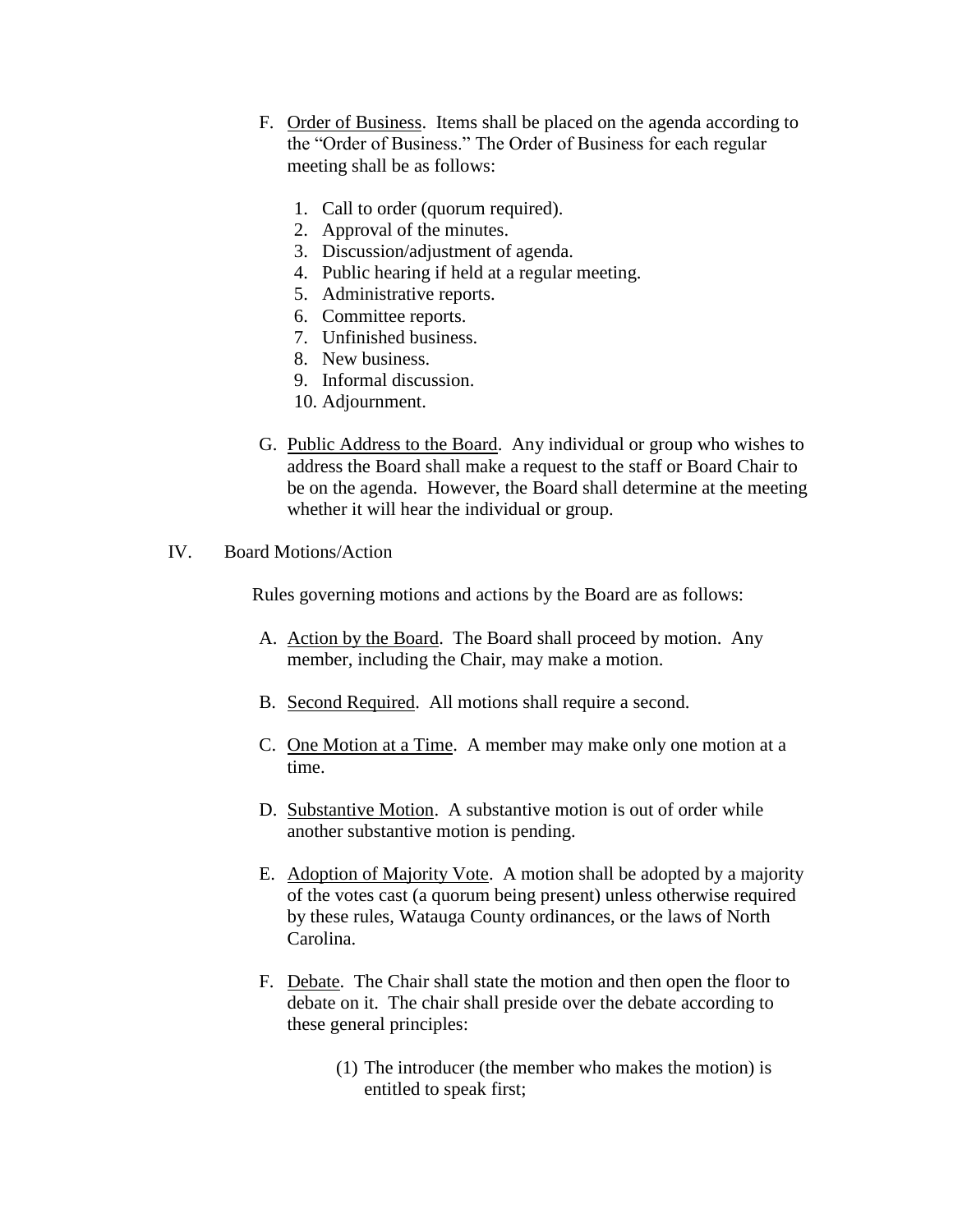- (2) A member who has not spoken on the issue shall be recognized before someone who has already spoken;
- (3) To the extent possible, the debate shall alternate between opponents and proponents of the measure.
- G. Procedural Motions. In addition to substantive proposals, the following procedural motions, and no others, shall be in order. Unless otherwise noted, each motion is debatable, may be amended, and requires a majority vote for adoption.
	- 1. To Adjourn.
	- 2. To Take a Recess.
	- 3. Call to Follow the Agenda.
	- 4. To Suspend the Rules.
	- 5. To Divide a Complex Motion and Consider it by Paragraph.
	- 6. To Refer Consideration (table).
	- 7. To Refer Consideration Until a Given Time or Date.
	- 8. Call of the Previous Question.
	- 9. To Refer to a Committee. Sixty days after a motion has been referred to a committee, the introducer may compel consideration of the measure by the entire Board, regardless of whether the committee has reported the matter back to the Board.
	- 10. To Amend. An amendment to a motion must be germane to the subject matter of the motion, but it may achieve the opposite effect of the motion.

There may be an amendment to the motion and an amendment to an amendment, but no further amendments.

Any amendment to a proposed ordinance shall be reduced to writing on the call of any member, including the Chairman.

- 11. To Revive Consideration (pull off the table).
- 12. To Reconsider. The motion must be made by a member who voted with the prevailing side. The motion must be made at the same meeting at which the original vote was taken if it is in regard to a subdivision plat. Motions to reconsider other types of action may be made no later than the next regularly scheduled meeting after the original vote. The motion cannot interrupt deliberation on a pending matter, but is in order at any time before adjournment.
- 13. To Rescind or Repeal.
- 14. To Ratify.
- H. Withdrawal of a Motion. A motion may be withdrawn by the introducer at any time before a vote.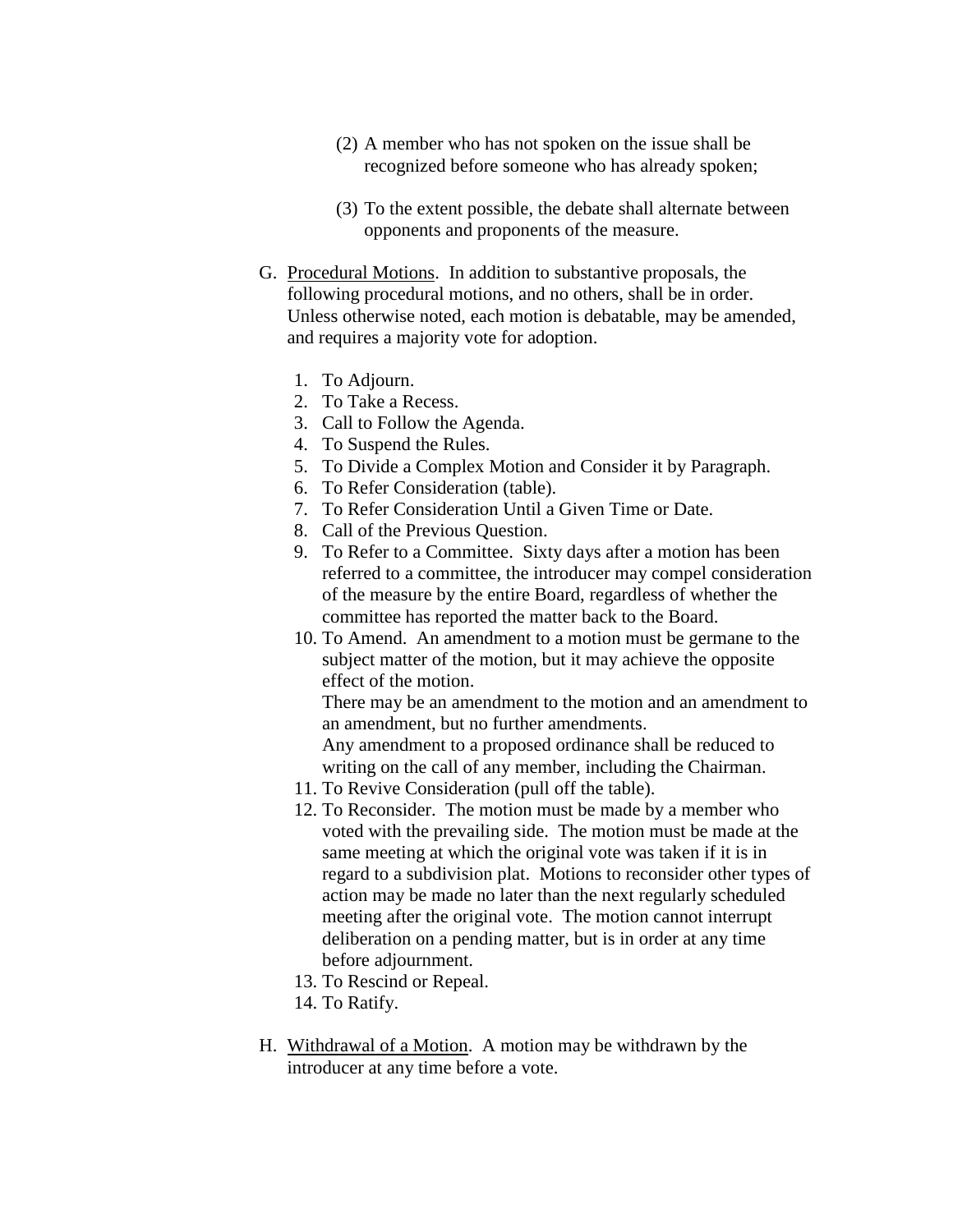I. Duty To Vote. Every member should vote on all motions but may be excused (i.e., allowed to abstain) on matters relating to: (1) conflict of interest; or (2) lack of appropriate information (primarily due to absence during part of all of the presentation/discussion on the motion). Normally, if a member does not have appropriate information, additional discussion should be held or the motion postponed until additional information is received. The reason for not voting will be stated prior to the official announcement of the vote on the original motion before the board.

# V. Public Hearings

Public hearings required by law or deemed advisable by the Board shall be organized by a special order, adopted by a majority vote, setting forth the subject, date, place, and time of the hearing as well as any rules regarding the length of time of each speaker, etc. At the appointed time, the Chair or designee shall call the hearing to order and then preside over it. When the allotted time expires or no one who has not yet spoken wished to do so, the Chair or designee shall declare the hearing ended. A quorum of the Board shall be required at all public hearings.

VI. Consideration of Subdivision Plats

When the Board is considering subdivision plats, the general order of procedure shall be:

- A. Presentation of plat by the Planning and Inspection Department staff.
- B. Questioning of the staff and/or developer by the Board.
- C. Motion/second.
- D. Debate.
- E. Vote.

### VII. Quasi-Judicial Procedures

 When it is necessary for the Board to make a quasi-judicial decision, the procedures set forth in N.C.G.S. 160D-406 and Chapter 3 of the Watauga County Planning and Development Ordinance shall be used.

#### VIII. Attendance